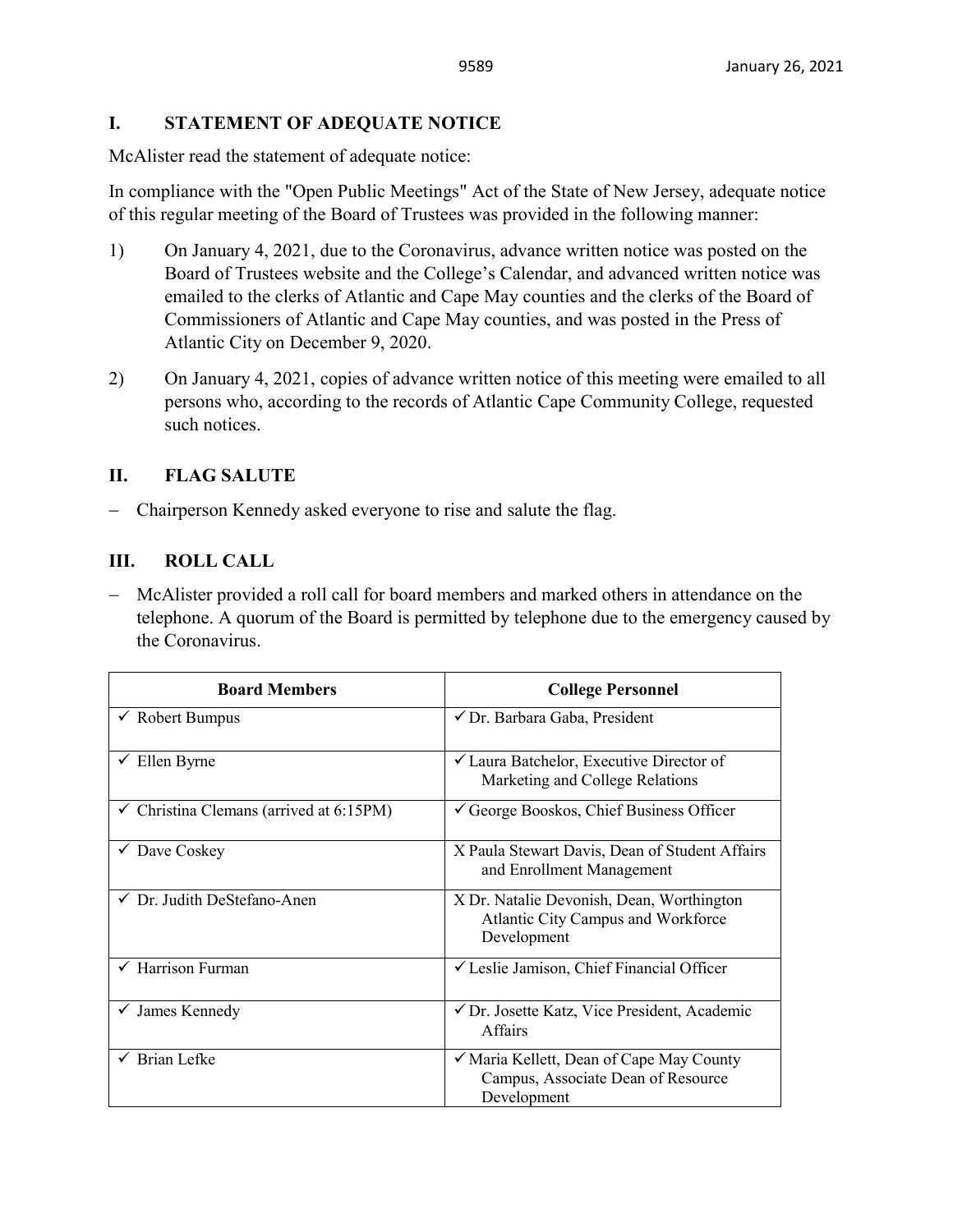| <b>Board Members</b>                                                                                                      | <b>College Personnel</b>                                                                      |
|---------------------------------------------------------------------------------------------------------------------------|-----------------------------------------------------------------------------------------------|
| X Maria K. Mento                                                                                                          | √ Jean McAlister, Board Secretary, Chief of<br>Staff, and Dean of Resource Development        |
| $\checkmark$ Daniel Money (arrived at 6:15PM)                                                                             | √ Dr. Vanessa O'Brien-McMasters, Dean,<br>Institutional Research, Planning &<br>Effectiveness |
| X Valerie Myland                                                                                                          | √ John Piazza, Chief Information Officer                                                      |
| $\checkmark$ Donald J. Parker                                                                                             | √ Mickey Trageser, Executive Director, Human<br>Resources                                     |
| $\checkmark$ Maria Ivette Torres                                                                                          | <b>Legal Counsel</b><br>√ Lou Greco, Esq., Board Solicitor                                    |
| <b>Public in Attendance</b>                                                                                               |                                                                                               |
| ✔ Bonnie Lindaw, Chief Financial Officer,<br>County of Atlantic                                                           | $\checkmark$ Richard Goldstein, Esq.                                                          |
| ✔ Brittany Smith, Chief Financial Officer,<br>County of Cape May                                                          | $\checkmark$ Helen Walsh                                                                      |
| <b>Faculty and Staff in Attendance</b>                                                                                    |                                                                                               |
| $\checkmark$ Robyn Berenato, Admissions & Enrollment<br>Services Specialist                                               | √ Dr. Denise Coulter, Dean, Liberal Studies                                                   |
| Gracellen Etherton, Senior Manager, Office<br>of the President / Board of Trustees<br>Operations and Resource Development | $\checkmark$ Edward Perkins, Plant Project Manager                                            |
| ✓ Donna Vassallo, Dean, Professional Studies,<br>High School Initiatives and Internships                                  | Valerie Weller, Program Coordinator,<br>$\checkmark$<br><b>Academic Affairs</b>               |

# **IV. CALL TO ORDER**

− Chairperson Kennedy called the meeting to order at 6:00pm on January 26, 2021.

# **V. PRESIDENT'S REPORT**

Dr. Gaba discussed the following:

# **COVID-19 Update**

- − The pandemic has presented challenges and opportunities since March 2020, but we continue to serve students and our community.
- − We follow the Health & Safety Committee protocols for student, staff, faculty, and visitors on all three campuses. The new process involves confirming completion of the *Daily Health Assessment Form*, taking temperatures, and issuing wristbands to anyone entering campus. Additionally, we have added a COVID-19 dashboard on the website to keep everyone informed about the number of faculty, staff and students on campus.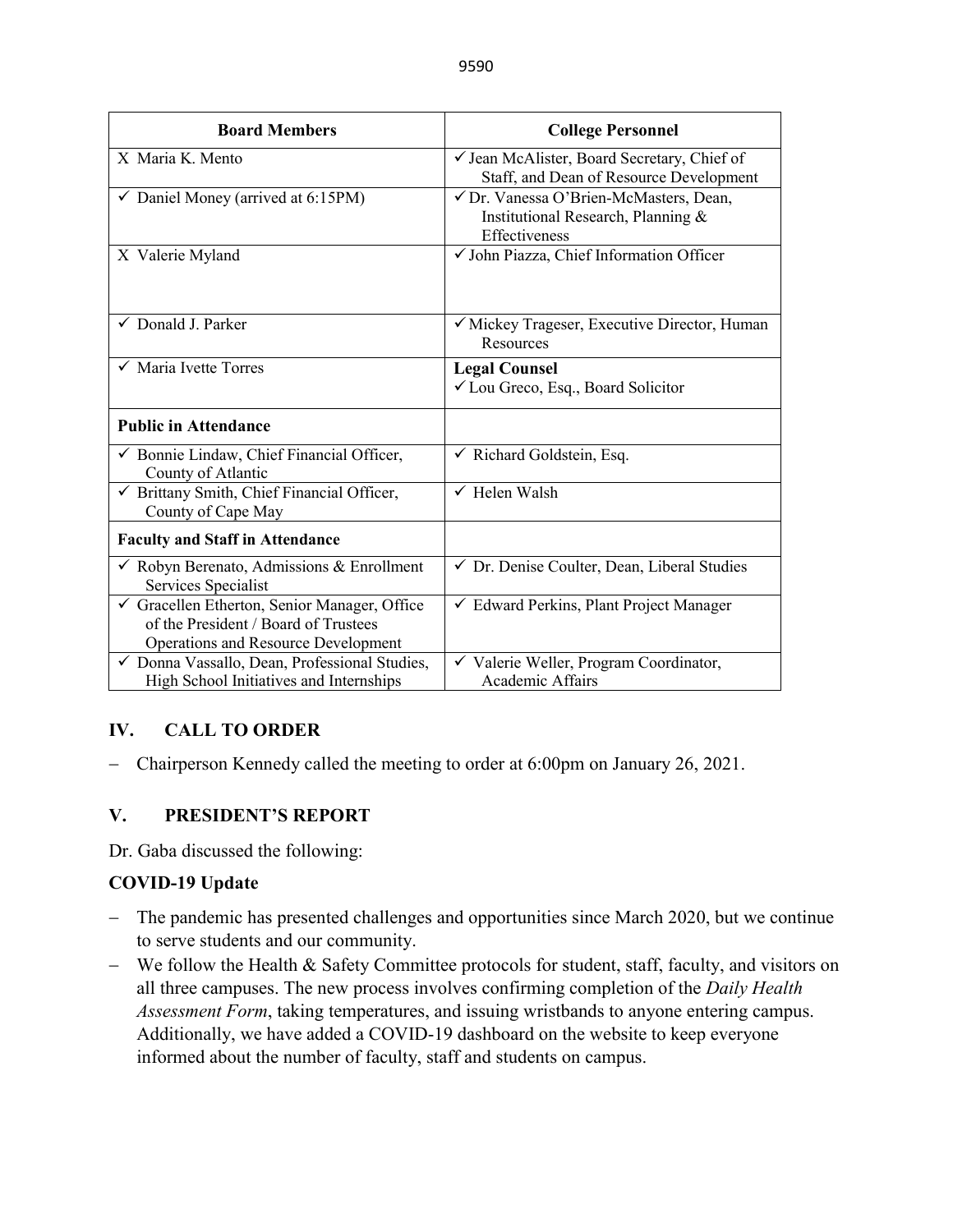- − Atlantic Cape partnered with Union First to provide free COVID-19 drive-thru testing to students, staff, and community members at the Worthington Atlantic City Campus on January 20 and January 21, 2021.
- − The Mays Landing Campus will continue to serve as a vaccination site for frontline medical workers (Group 1A) until mid-February.

## **Grants**

- − Dr. Gaba reported on the grants, including the United States Department of Education's Higher Education Emergency Relief Fund II (HEERF II) under section 314(a)(1) of the Coronavirus Response and Relief Supplemental Appropriations Act, 2021 (CRRSAA), which makes available approximately \$22.7 billion for institutions of higher education.
- − Atlantic Cape has been allocated a maximum institutional portion of \$6,574,977 and a minimum student aid portion of \$1,980,171, for a total grant allocation of \$8,555,148. We are currently working on a process for dispersing aid to students.

# **Legislative Advocacy**

# *Community College Opportunity Grant (CCOG)*

The Community College Opportunity Grant (CCOG) was passed by the legislature and awaits the Governor's signature, making it a permanent state financial aid program, such as NJ STARS and TAG. Since the program's inception in FY19, 18,000 students statewide have received grants. Atlantic Cape has awarded 1,922 CCOG grants since the start of the program in Spring 2019, awarding a total of \$2,645,576.

# **Student Support**

### *Registration Hold Limit Raised*

− Atlantic Cape recently increased the registration hold limit to \$200, meaning that students carrying an unpaid balance under \$200 can still register for courses. Prior to this change, students could not register for courses until their balance was paid.

# *Loaner Laptop Program*

− The college continues to provide loaner laptop computers to students. Demand for the program is increasing as a result of economic hardships. Two hundred fifty (250) laptops have been distributed to date.

# *Enhanced Support for Spanish-Speaking Community*

− In order to serve our Spanish-speaking community more effectively, the registration and registration checklist webpages have been translated into Spanish. Additionally, bilingual members of staff in each student services area have been identified to give Spanish-speakers contacts who can effectively assist them.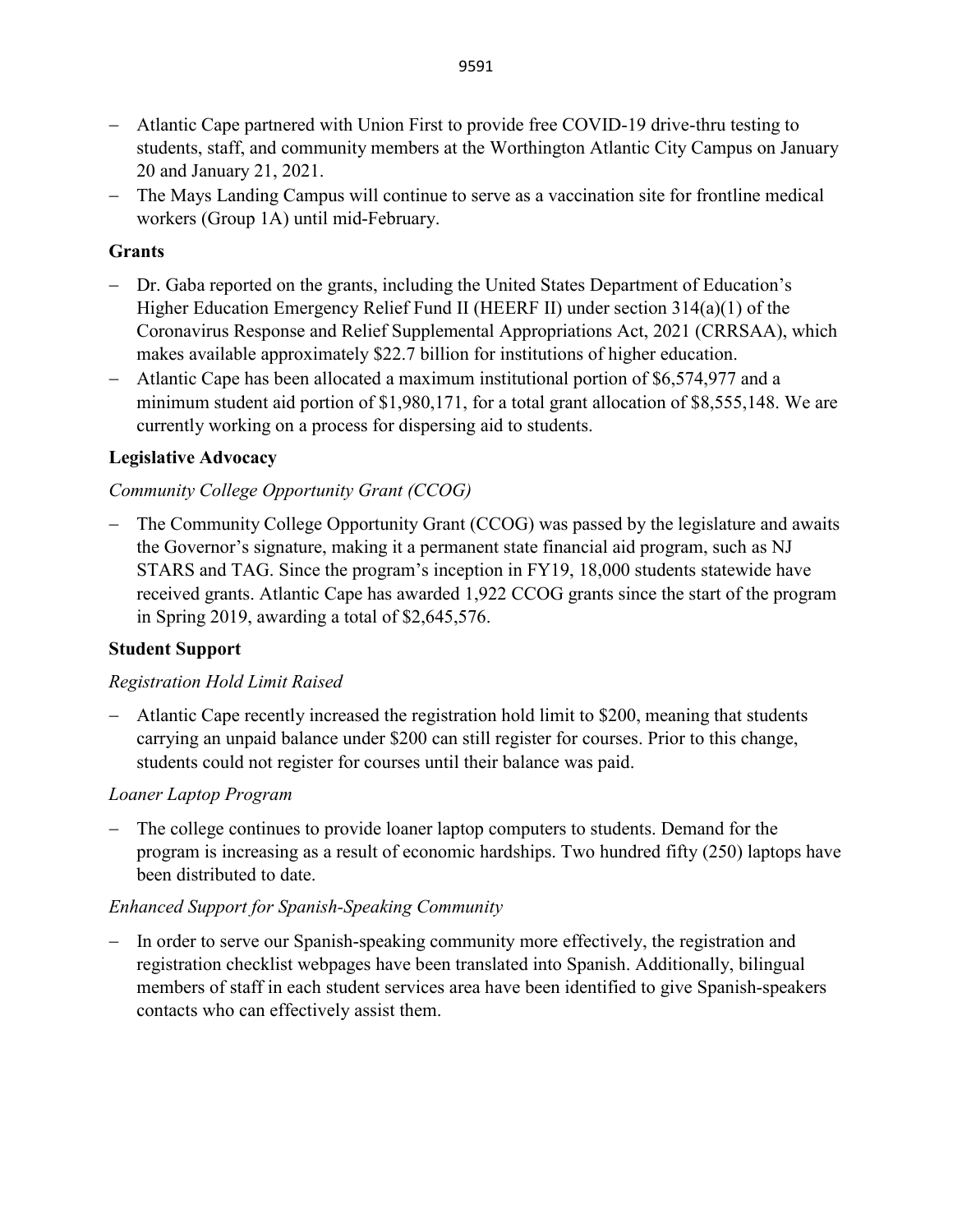### *Career Services*

− A "Career Hub" was added to the website that includes career-related videos and articles to help our students, such as step-by-step resume and cover letter writing, how to join LinkedIn; and how to do a virtual interview.

# **Workforce Development**

− Workforce Development and the Office of Community Outreach hosted Atlantic Cape's Training & Opportunity Virtual Fair under the slogan "*Take 2021 in a New Direction*," on December 18, 2020. One hundred ninety-seven (197) individuals participated in this event. The purpose of this virtual fair was to support those in the community getting back into the workforce, especially those who have been affected by the COVID-19 pandemic.

*Secretary's Note-The President's full monthly report is posted on the Board webpage.* 

# **Inside the College**

- − Dr. Gaba noted that the college is applying for a competitive state grant under the Securing Our Children's Bond Act, which is due on March 1. A requirement of the grant application is a 25% match for the total cost of the project, and the Atlantic County Board of Commissioners unanimously approved a resolution to fund the 25% match.
- − Mr. George Booskos and Dr. Josette Katz presented on "Securing Our Children's Future Bond Act (B-Bldg. Renovation)".

# **VI. COMMENTS FROM THE PUBLIC**

- Chairperson Kennedy called for comments from the public on agenda items.
- − None noted.

# **VII. CONSENT RESOLUTONS**

− McAlister read the following consent resolutions.

**Res. #56** Reorganization Meeting Minutes (November 24, 2020); Regular Session Minutes (November 24, 2020); Special Meeting Minutes (December 10, 2020)

# **Res. #58**

# **Personnel Action**

*Appointments* - **David Lewis**, Receiving Clerk, at a salary of \$26,409, effective January 27, 2021; **Deena Happersett**, Graphic Designer, at a salary of \$38,367, effective January 27, 2021.

*Resignation* - Harry Whitelam, Director, Purchasing and Receiving, retroactive to September 30, 2020.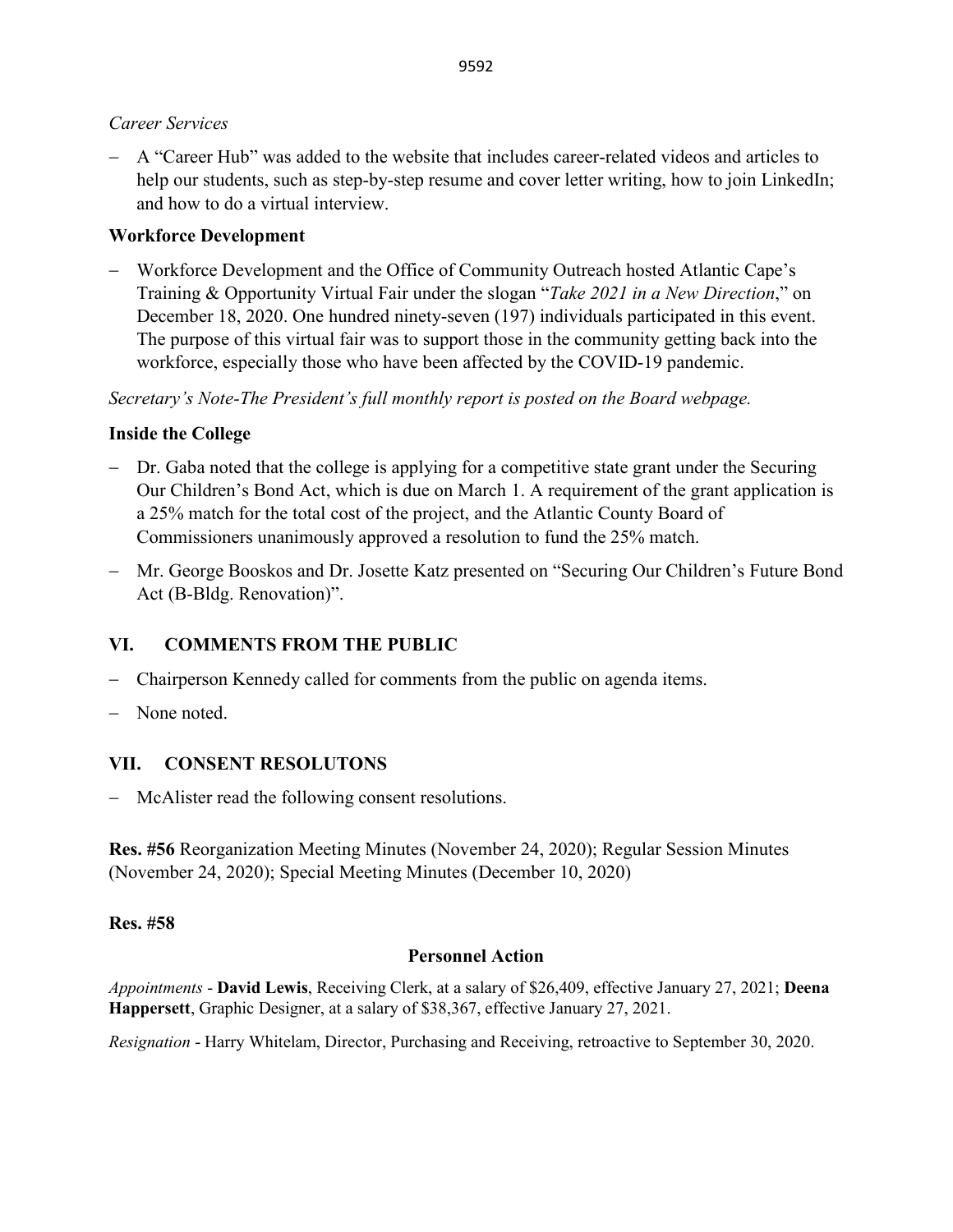#### **Res. #61**

### **Policy Updates**

Approve: The elimination of the following Board policies as they will be reclassified as Facilities Department policies:

- − Policy No. 900 *Facilities Management*
- − Policy No. 903 *Utility Services*
- − Policy No. 906 *Exterminating Services*
- − Policy No. 909 *Campus Refuse Disposal*
- − Policy No. 916 *Vehicles on Grounds and Paths*

#### **Res. #62**

### **Policy Updates**

The elimination of Policy No. 822 *Emergency Closings* and the revision of Policy No. 502 *Emergency Closings*.

#### **Res. #63**

#### **New Policy**

#### Policy No. 11 *Sustainability Policy*

The adoption of Policy No. 11 *Sustainability Policy*.

### **Res. #64**

### **New Policy**

#### Policy No. 506 *Campus Demonstrations and Gatherings*

The adoption of Policy No. 506 *Campus Demonstrations and Gatherings*.

**Res. #68** Executive Session

− Trustee Lefke motioned to approve consent resolutions; Trustee Parker seconded.

ROLL CALL:

ALL AYES NO NAYS ABSTENTIONS – Trustee Byrne abstained from Res. #56 (Reorganization Minutes-November 24, 2020)

Motion carried.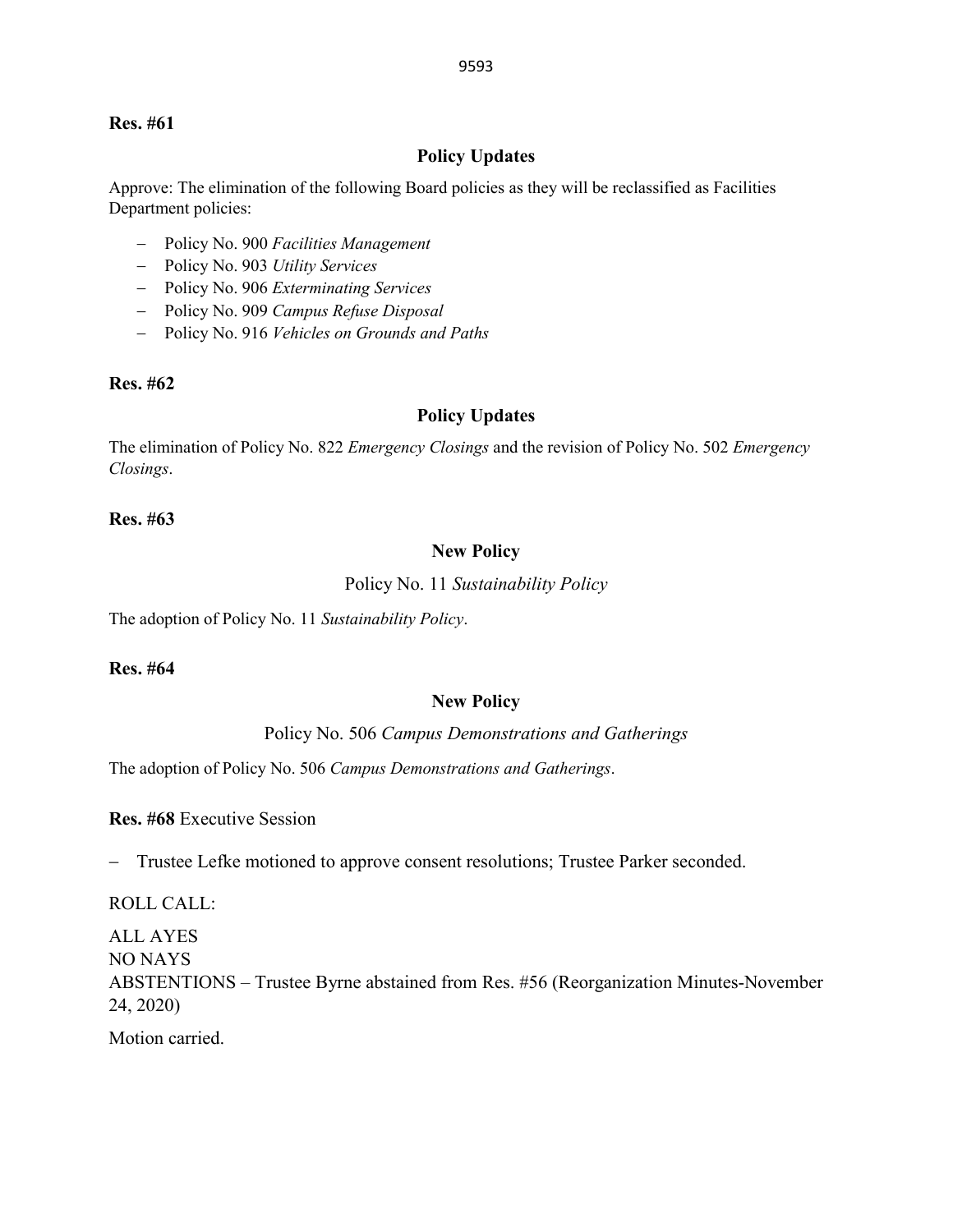### **VIII. BUDGET REPORT**

− Trustee Money reported under Resolution #2 and Res. #57 – Regular Resolutions.

# **IX. REGULAR RESOLUTIONS**

**Res. #2** FY20 Draft Financial Statement for twelve months ended June 30, 2020 as of January 13, 2021.

- Trustee Money stated the following:
- − As of this draft report, the College has earned 99% of budgeted revenues and expensed 95% of budgeted expenses. The main change from the previous draft is a decrease in salary and benefit expenses for allocations to CRF grants for positions dedicated to COVID prevention.
- − Management expects that there will be a positive net margin for FY20. The final net margin will depend on the audit which is in process.
- − Trustee Torres motioned to approve Resolution #2; Trustee Parker seconded.

ROLL CALL:

ALL AYES NO NAYS NO ABSTENTIONS

Motion carried.

**Res. #57** FY21 Financial Statement for six months ended December 31, 2020.

- − Trustee Money stated the following:
- − As of December 31, 2020, the College has earned 49.97% of budgeted revenues and expended 48.25% of budgeted expenditures. Net Summer and Fall tuition and fee revenue is \$820,000 below budget.
- − Despite the lower revenue and reduction of State Appropriations for the first quarter, FY21 is still tracking to be within the approved FY21 margin. This is mainly due to cost reduction strategies and the use of CARES Act funding where allowable.

− Trustee Byrne motioned to approve Resolution #57, Trustee Lefke seconded.

ROLL CALL:

ALL AYES NO NAYS NO ABSTENTIONS

Motion carried.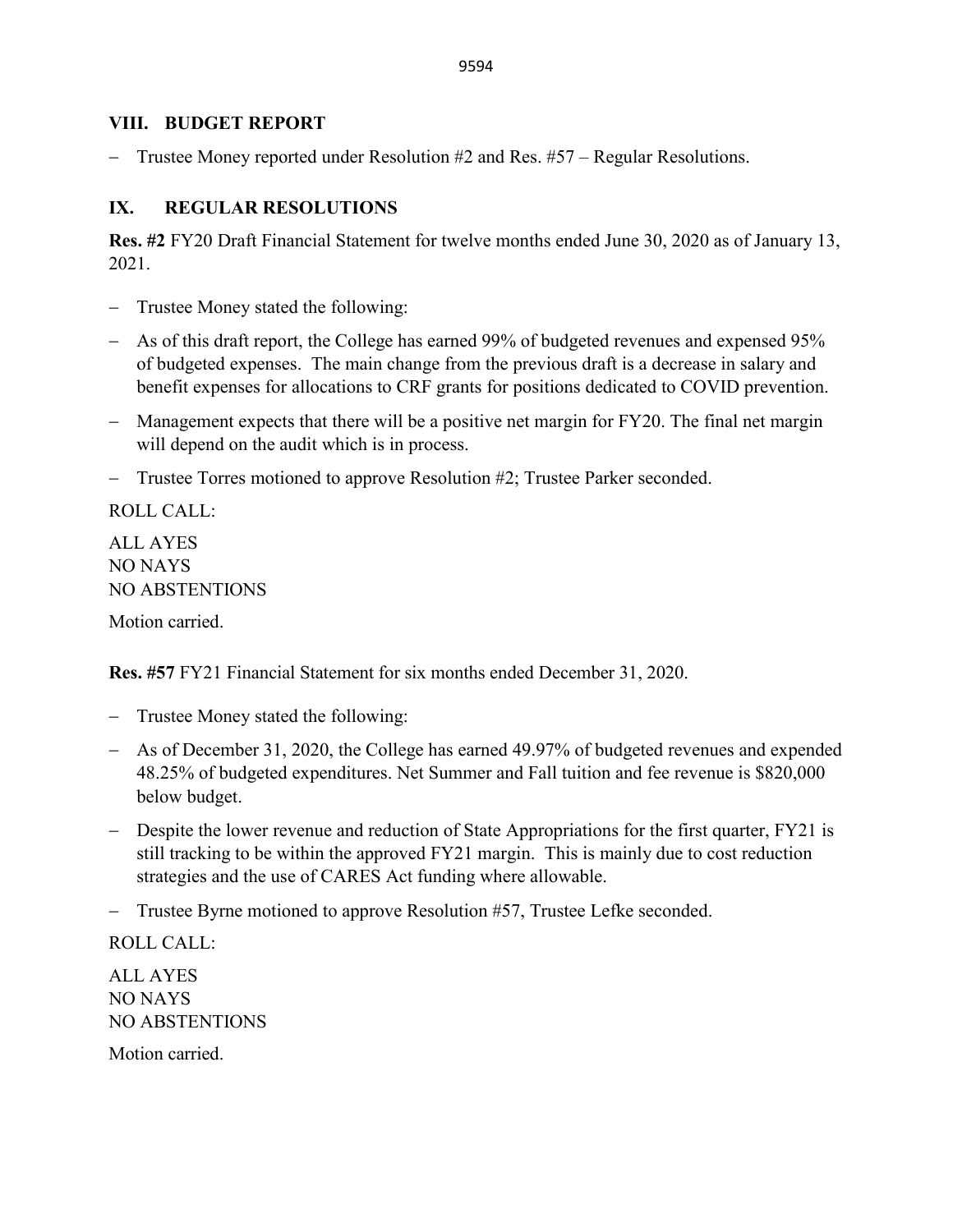#### **Res. #65**

#### **Official Naming of Cape May County Campus Distance Learning Room**

Naming the Distance Learning Room on the Cape May County Campus in honor of Joseph McSorley and Trina Wolgemuth McSorley.

− Trustee Parker motioned to approve Resolution #65, Trustee Coskey seconded.

ROLL CALL:

ALL AYES NO NAYS NO ABSTENTIONS

Motion carried.

### **Res. #35 Revised**

#### **MDRC Institutional Transformation Project**

To accept \$10,000 in funding from the MDRC to offset costs related to participation in the Institutional Transformation Project and to provide institutional scholarships to underserved students.

− Trustee Byrne motioned to approve Resolution #35 Revised, Trustee Parker seconded.

ROLL CALL:

ALL AYES NO NAYS NO ABSTENTIONS

Motion carried.

#### **Res. #66**

### **Higher Education Emergency Relief Fund II**

To accept an allocation of \$8,555,148 from the United States Department of Education for the Higher Education Emergency Relief Fund II (HEERF II) under section 314(a)(1) of the Coronavirus Response and Relief Supplemental Appropriations Act, 2021 (CRRSAA).

− Trustee Torres motioned to approve Resolution #66, Trustee Byrne seconded.

ROLL CALL: ALL AYES NO NAYS NO ABSTENTIONS Motion carried.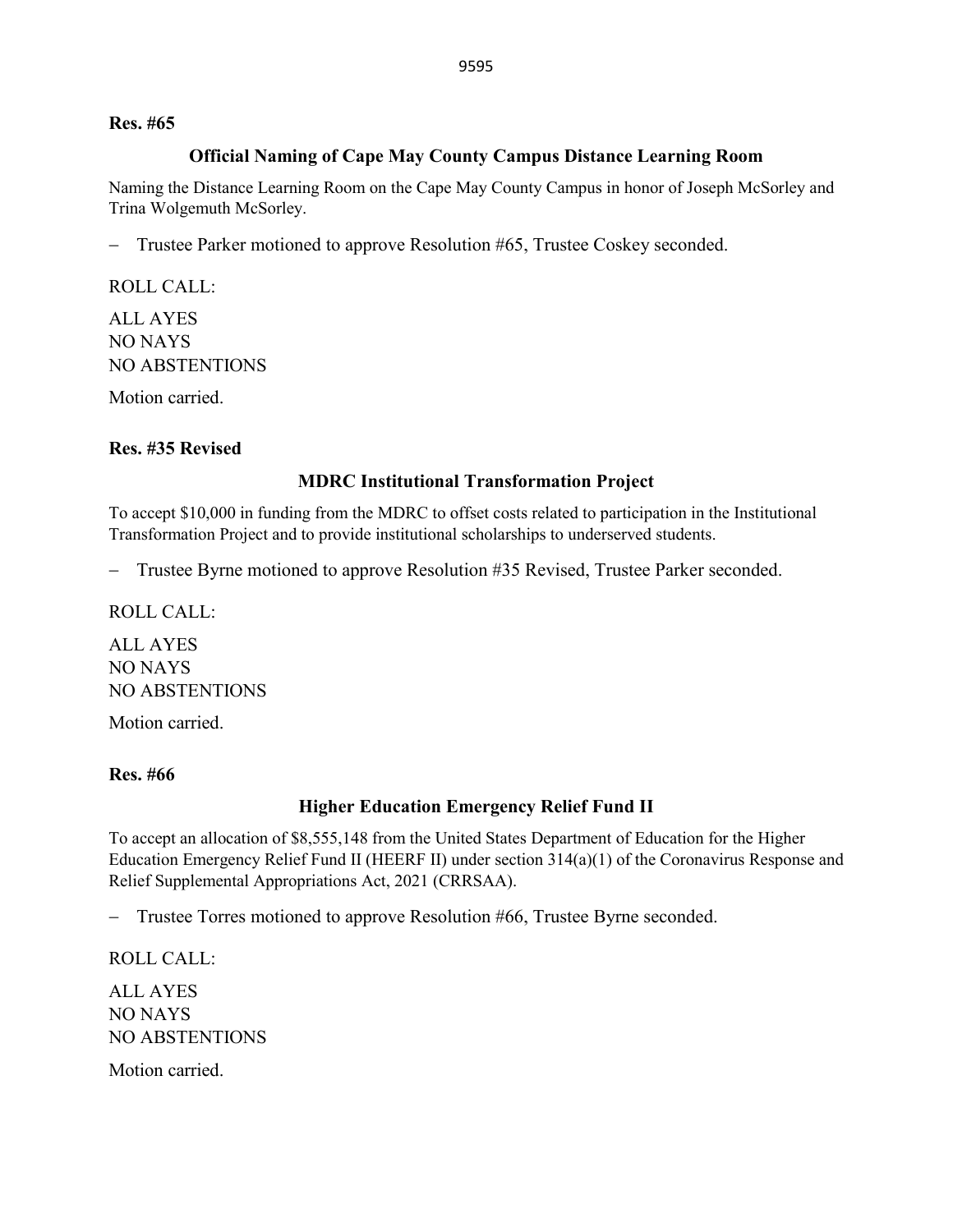### **Res. #67**

# **Amendment to Strengthening Career and Technical Education for the 21st Century Act (Perkins V Grant)**

Amendment to the Spending Plan of the Strengthening Career and Technical Education for the 21st Century Act (Perkins V Grant).

− Trustee Coskey motioned to approve Resolution #67, Trustee Parker seconded.

ROLL CALL:

ALL AYES NO NAYS NO ABSTENTIONS

Motion carried.

### **Res. #59**

#### **Award of Bids**

| <b>Number</b>  | <b>Item and Vendor Information</b>                             | Amount                         |
|----------------|----------------------------------------------------------------|--------------------------------|
| <b>RFP 235</b> | <b>Public Relations Services</b>                               | \$36,800.00<br>(not to exceed) |
|                | Marketing Institutional Funds                                  |                                |
|                | Laura Bishop Communications<br>Cherry Hill, NJ                 |                                |
| Bid Exempt 883 | Furniture New Public Safety Building                           | \$24,565.25                    |
|                | Chapter 12                                                     |                                |
|                | W.S. Goff Company, Inc.<br>Mays Landing, NJ                    |                                |
| Bid Exempt 886 | <b>Facilities Vehicle</b>                                      | \$35,000.00                    |
|                | Repair & Replacement Fund                                      | (not to exceed)                |
|                | Local or State Dealership<br>Location to be Determined         |                                |
| Bid Exempt 891 | Network & Communications                                       | \$35,000.00                    |
|                | Infrastructure Repair and Replacement                          | (not to exceed)                |
|                | <b>ITS</b> Institutional Funds                                 |                                |
|                | TriComm Network & Communications<br>Hammonton / Moorestown, NJ |                                |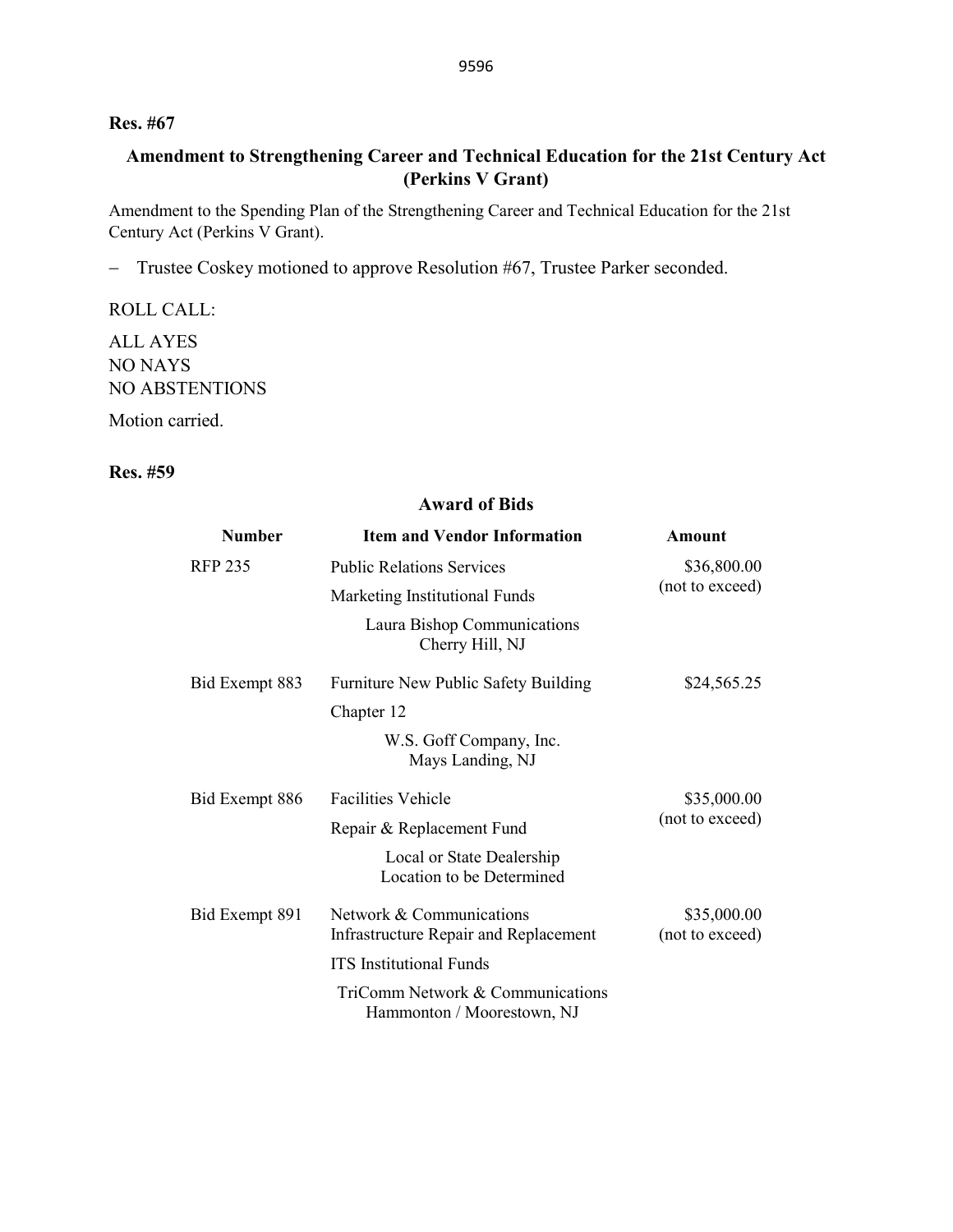| <b>Number</b>  | <b>Item and Vendor Information</b>                                | Amount                        |
|----------------|-------------------------------------------------------------------|-------------------------------|
| Bid Exempt 892 | <b>Aviation Program Flight Services</b>                           | \$30,000.00                   |
|                | <b>Academics Departmental Funds</b>                               | (Minimum)                     |
|                | Signature Flight Services<br>Tulsa, Oklahoma                      |                               |
| Bid Exempt 893 | iMac Computers for Fine Arts and Media<br><b>Studies Programs</b> | \$67,476.00                   |
|                | Perkins (Grant Funded)                                            |                               |
|                | Apple Computers<br>Waconia, MN                                    |                               |
|                |                                                                   | $T \rightarrow 1$ 0000 011 05 |

Total \$228,841.25

− Trustee Byrne motioned to approve Resolution #59, Trustee Parker seconded.

ROLL CALL: ALL AYES NO NAYS

NO ABSTENTIONS

Motion carried.

**Res. #58C**

### **Personnel Action**

**Kasey Dunlap**, extension of appointment as temporary full-time Financial Aid Specialist at an annual salary of \$38,367 through June 30, 2021 (Grant Funded).

− Trustee Coskey motioned to approve Resolution #58C; Trustee Byrne seconded.

ROLL CALL:

ALL AYES NO NAYS NO ABSTENTIONS

Motion carried.

# **Res. #58A**

### **Retirement of Dean Donna Vassallo**

To acknowledge the retirement of **Donna Vassallo**, Dean, Professional Studies, High School Initiatives and Internships, effective June 30, 2021.

− Trustee Parker highlighted Dean Vassallo's many contributions to the college.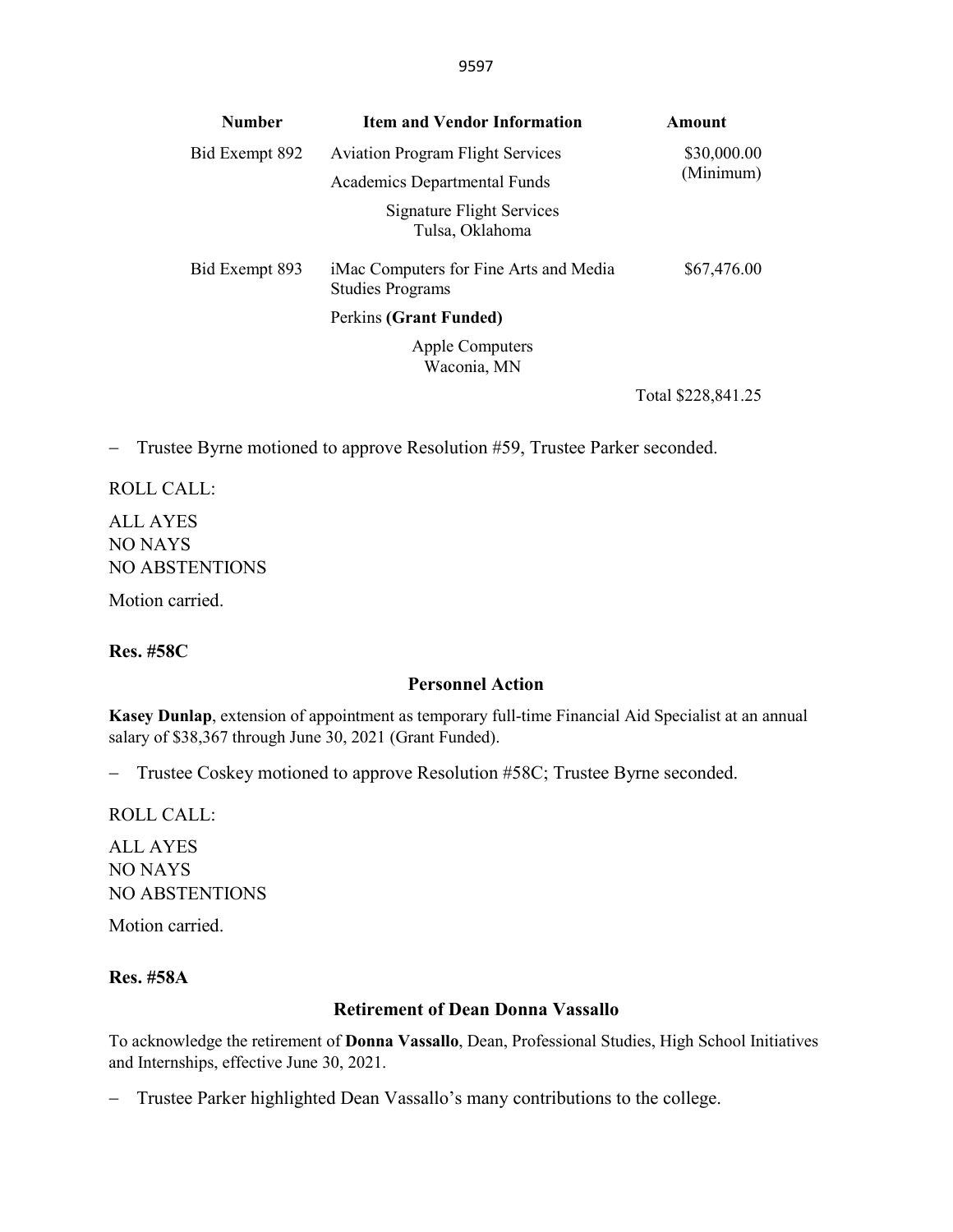- − Dean Vassallo thanked Dr. Barbara Gaba, Dr. Josette Katz, and the Board. She expressed her gratitude for the support the college placed in her when she was appointed Dean, leading an academic division, the Perkins grant, the Worthington Atlantic City Campus, and high school partnerships and initiatives.
- It was noted that Dean Vassallo is an alumna of Atlantic Cape from the Class of 1985.

### **Res. #58B**

### **Employee of the Year**

To congratulate **Valerie Weller** on becoming Atlantic Cape's 2021 Employee of the Year.

- Trustee Parker read the resolution in its entirety.
- − Ms. Weller expressed her gratitude for the award, noting her thanks to Dr. Denise Coulter, Dr. Josette Katz, and all of her colleagues.
- − Trustee Parker motioned to approve Resolution #58A-B, Trustee Money seconded.

ROLL CALL: ALL AYES

NO NAYS NO ABSTENTIONS

Motion carried.

#### **Res. #60**

#### **Honorary Resolution – Ms. Helen Walsh**

To extend to **Ms. Helen Walsh** appreciation for her service to the Board, the College, and its students.

- Trustee Parker read the resolution in its entirety.
- − Trustee Parker noted that he was privileged to work for Ms. Walsh in the Atlantic County Government and thanked her for mentoring him for many years.
- − Ms. Walsh thanked the Board for the acknowledgement and for sending her flowers. She said that it has been a privilege to be involved in the college and seeing projects come to completion. She has served on many boards of the years, but the Atlantic Cape Board of Trustees was distinguished by its compassion, enthusiasm, and professionalism, as well as its unity in serving the students.
- − She noted that she was glad to see today's presentation on the B-building renovation and how it will meet student needs.
- The Trustees expressed thanks to Ms. Walsh for her service.
- − Trustee Byrne motioned to approve Resolution #60, Trustee Money seconded.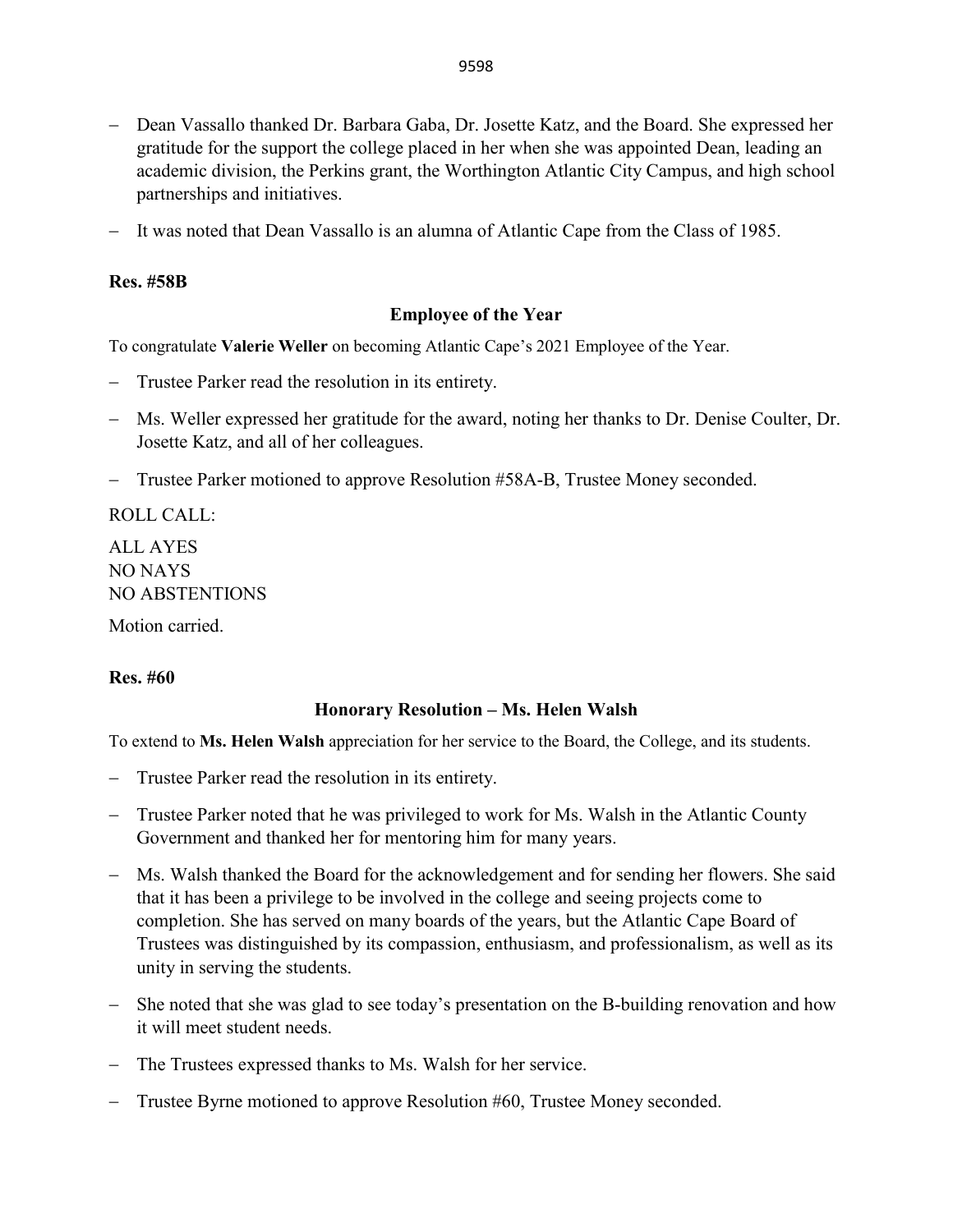ROLL CALL:

ALL AYES NO NAYS NO ABSTENTIONS

Motion carried.

# **X. COMMITTEE REPORTS**

PERSONNEL AND BOARD DEVELOPMENT

− There was no report under the Cunningham-Ruiz Bill.

# **XI. FOUNDATION REPORT**

- − Trustee Furman reported on behalf of the Foundation.
- − The 2020 GivingTuesday campaign was held on Tuesday, December 1, and this year's goal was set at \$10,000. By the end of the day, we had raised \$6,000, mostly due to a glitch in the online platform. However, we extended the campaign through the end of the month, which enabled us to close the campaign on December 31 with a grand total of \$18,000. Thank you to all who gave to the Foundation during this annual giving event.
- − The Foundation is planning this year's 50/50 raffle and a fun, al fresco (outside) event at Harrah's Casino for Academy of Culinary Arts and other scholarships on June 23. This event replaces the annual Restaurant Gala. More information forthcoming.
- − The Foundation extends its thanks to the McSorley family for their generous \$10,000 gift. This donation is for a naming opportunity of the Distance Education Room at the Cape May County Campus.
- − The Foundation also recognizes the endowment gift of \$25,000 from the Previti Family, and other annual gifts and donations, including the OceanFirst Scholarship of \$50,000, Sturdy Savings Bank Scholarship of \$2,000, Steve Nehmad's donation of \$5,000 for the baseball field renovation, Cape May National's donation of \$5,000, and Dr. and Mr. Gaba's donation of \$5,000. We are so thankful for these special gifts that support our neediest students and our baseball renovation campaign.

# **XII. NEW JERSEY COUNCIL OF COUNTY COLLEGES (NJCCC)**

- − Dr. Gaba reported the following:
- − Representing the NJCCC, Dr. Gaba recently gave testimony before the *Senate Higher Education Committee* on the challenges community colleges in the State faced as a result of the COVID-19 pandemic. Remarks addressed how colleges, staff, faculty, and students were affected, including the programs and initiatives implemented by Atlantic Cape to address the challenges.